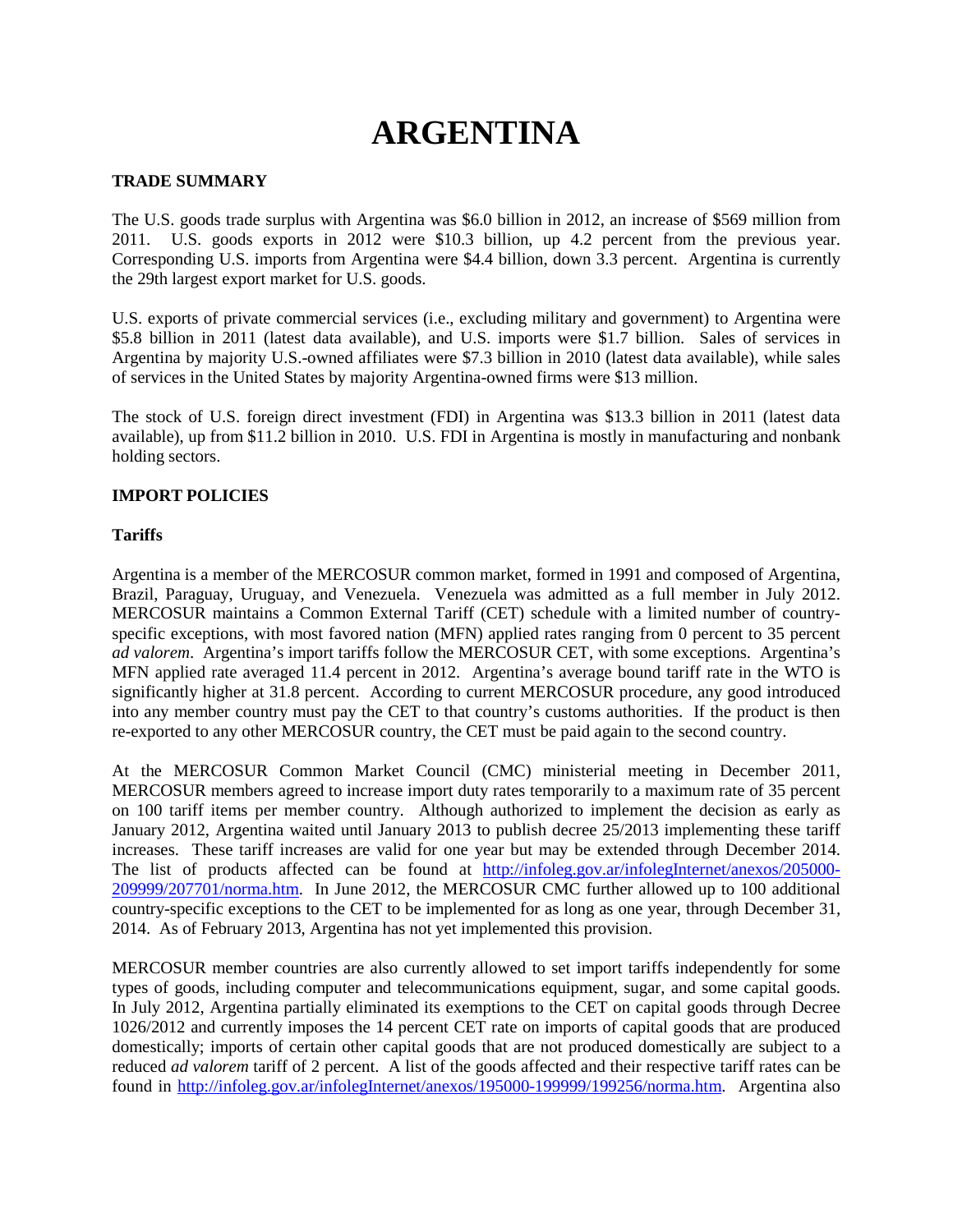has bilateral arrangements with Brazil and Uruguay on automobiles and automotive parts intended to liberalize trade and increase integration in this sector among the three countries.

Several U.S. industries have raised concerns about prohibitively high tariffs and other taxes in Argentina on certain products, including distilled spirits, restaurant equipment, and motorcycles. In early 2012, the Argentine government announced a tax increase on "high-end" imported cars and motorcycles with the stated purpose of protecting the domestic industry. Argentine consumers are now required to pay an additional 10 percent tax on such vehicles imported from outside MERCOSUR.

While the majority of tariffs are levied on an *ad valorem* basis, Argentina also charges compound rates consisting of *ad valorem* duties plus specific levies known as "minimum specific import duties" (DIEMs) on products in several sectors, including textiles and apparel, footwear, and toys. These compound import duties do not apply to goods from MERCOSUR countries and cannot exceed an *ad valorem* equivalent of 35 percent. Although the DIEMs purportedly expired on December 31, 2010, and the government of Argentina has not formally extended them, they are still being charged.

During its 39th meeting in August 2010, MERCOSUR's CMC advanced toward the establishment of a Customs Union with its approval of a Common Customs Code (CCC) and decision 5610 (December 2010) to implement a plan to eliminate the double application of the CET within MERCOSUR. The plan was to take effect in three stages with the first phase to have been implemented no later than January 1, 2012. That deadline was not met, however. In November 2012, Argentina became the first MERCOSUR member to ratify the CCC. The CCC still must be ratified by the other MERCOSUR member countries.

## **Nontariff Barriers**

Argentina imposes a growing number of customs and licensing procedures and requirements, which makes importing U.S. products more difficult. The measures include additional inspections, port-of-entry restrictions, expanded use of reference prices, automatic and non-automatic license requirements, and requirements that importers have invoices notarized by the nearest Argentine diplomatic mission when imported goods are below reference prices. Many U.S. companies with operations in Argentina have expressed concerns that the measures have delayed exports of U.S. goods to Argentina and, in some cases, stopped exports of certain U.S. goods to Argentina altogether.

Since 2011, the government of Argentina increased its reliance on a growth strategy that is based heavily on import substitution. To carry out this strategy, Argentina increased its use of non-automatic import licenses (see more detailed discussion below) and imposed other nontariff barriers.

Since April 2010, pursuant to Note 232, Argentina has required importers to obtain a "certificate of free circulation" from the National Food Institute (*Instituto Nacional de Alimentos*) prior to importing food products. This requirement affects all exporters of food products to Argentina and appears to serve as an import licensing requirement. U.S. companies report that this requirement is used to delay or deny the issuance of certificates of free circulation, and the issuance of such certificates is often contingent upon the importer undertaking a plan to export goods of an equivalent value.

Argentina prohibits the import of many used capital goods. Domestic legislation requires compliance with strict conditions on the entry of those used capital goods that may be imported, which are also subject to import taxes of up to 28 percent and a 0.5 percent statistical tax. Argentina has carved out exceptions for some industries (*e.g.,* graphics, printing, machine tools, textiles, and mining), enabling importation of used capital goods at a zero percent import tax. The Argentina-Brazil Bilateral Automobile Pact also bans the import of used self-propelled agricultural machinery unless it is rebuilt. Argentina prohibits the importation and sale of used or retreaded tires (but in some cases allows remolded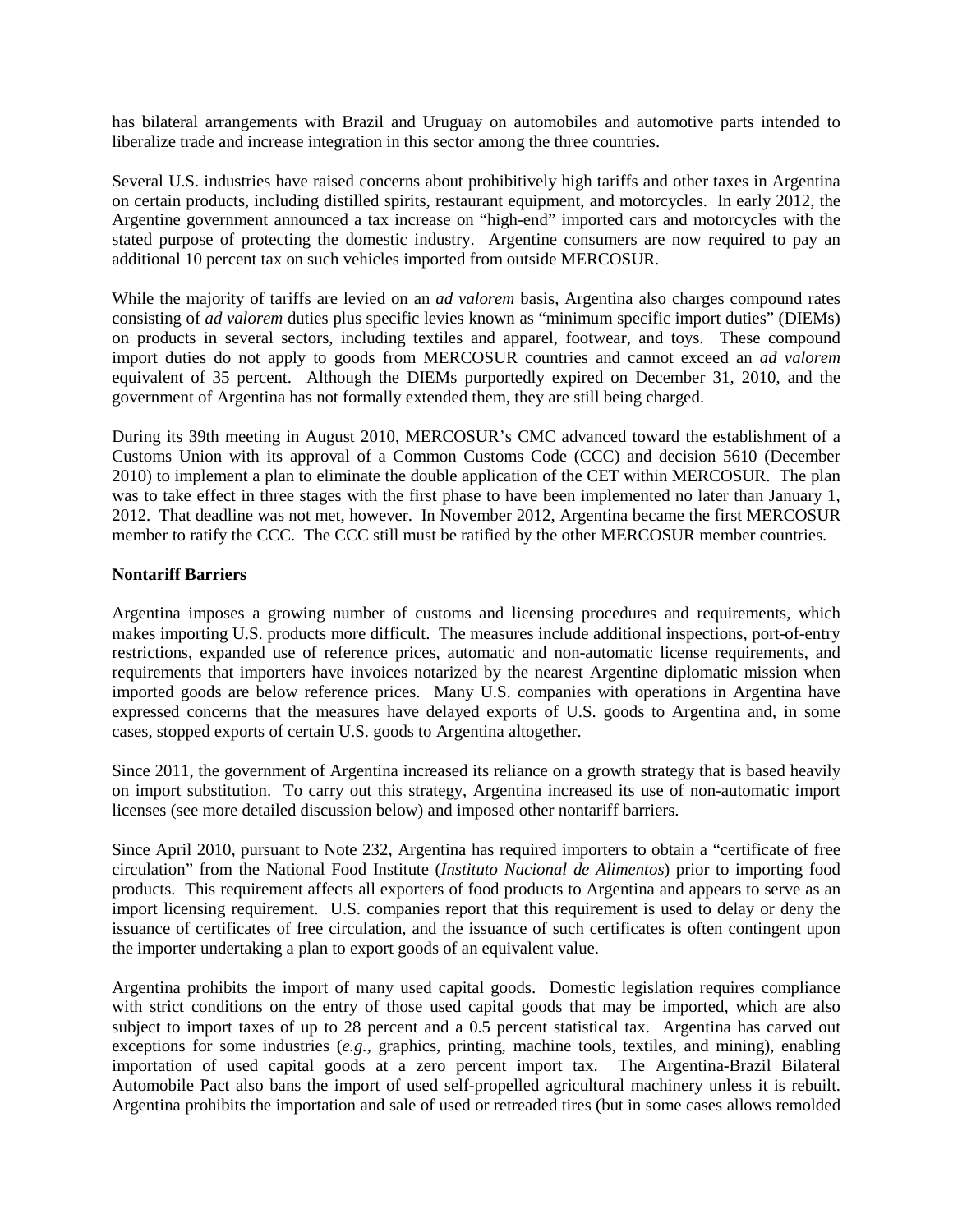tires); used or refurbished medical equipment, including imaging equipment; and used automotive parts. Argentina generally restricts or prohibits the importation of any remanufactured good, such as remanufactured automotive parts, earthmoving equipment, medical equipment, and information and communications technology products. In December 2010, Argentina reintroduced an import prohibition on used clothing, which is due to expire in 2015.

In August 2012, the Argentine tax authority (*Administración Federal de Ingresos Públicos* or "AFIP") issued Resolution 3373, which increased the tax burden for importers. The value-added tax (VAT) advance rate rose from 10 percent to 20 percent on imports of consumer goods, and from 5 percent to 10 percent on imports of capital goods. The income tax advance rate on imports of all goods increased from 3 percent to 6 percent, except when the goods are intended for consumption or for use by the importer, in which case an 11 percent income tax rate applies.

In May 2012, the Argentine National Mining Agency (*Agencia Nacional de Minería*) issued resolutions 12/2012 and 13/2012 requiring mining companies registered in Argentina to use Argentine-flagged vessels to transport minerals and their derivatives for export from Argentina and to purchase domestic capital goods, spare parts, inputs and services, in accordance with the government's import substitution policies.

# *Import Licenses:*

In 2012, Argentina continued the use of non-automatic licenses to restrict imports generally and to protect sectors that the Argentine government deems sensitive. Throughout 2012, approximately 600 tariff lines were subject to non-automatic licenses, including textile products, yarn, and fabrics; iron, steel, and metal products; automotive parts; chemical products; general and special purpose machinery; and consumer goods. In January 2013, the non-automatic import license requirements on these products were repealed.

U.S. firms have reported long delays in obtaining import licenses, including delays that significantly exceed the time periods contemplated by the WTO Agreement on Import Licensing Procedures. U.S industry notes that the wait time for the issuance of non-automatic licenses generally is between 60 days to 180 days but can be longer. In many instances, import licenses are denied altogether without explanation or justification. The lack of transparency in Argentina's implementation and administration of its import licensing regime creates uncertainty for U.S. exporters as well as U.S. investors in Argentina. Obtaining a license is reportedly burdensome and requires multiple duplicative reviews by several different government offices. Once issued, the certificates are generally valid for 60 days.

U.S. firms have also reported that applications for import licenses are often not approved unless they are accompanied by a plan to export goods from Argentina of equivalent value to those that are being imported or a plan to invest in local production facilities. These requirements are not codified in law or regulation. Rather, they are communicated to companies informally by the Argentine government.

In early January 2012, Argentina announced a new measure, effective on February 1, 2012, requiring companies to file an online affidavit, known as the Advanced Sworn Statement on Imports (or by its Spanish acronym "DJAI") and wait for government review and approval before importing goods. All goods imported for consumption are subject to the DJAI requirement. This requirement creates additional delays and is reportedly used to restrict imports, including by imposing export or investment plans of the type required to obtain product specific non-automatic import licenses. Following the implementation of the DJAI measure, in September 2012, Argentina eliminated the automatic import licensing requirements it previously administered on 2,100 tariff lines, mainly involving consumer products.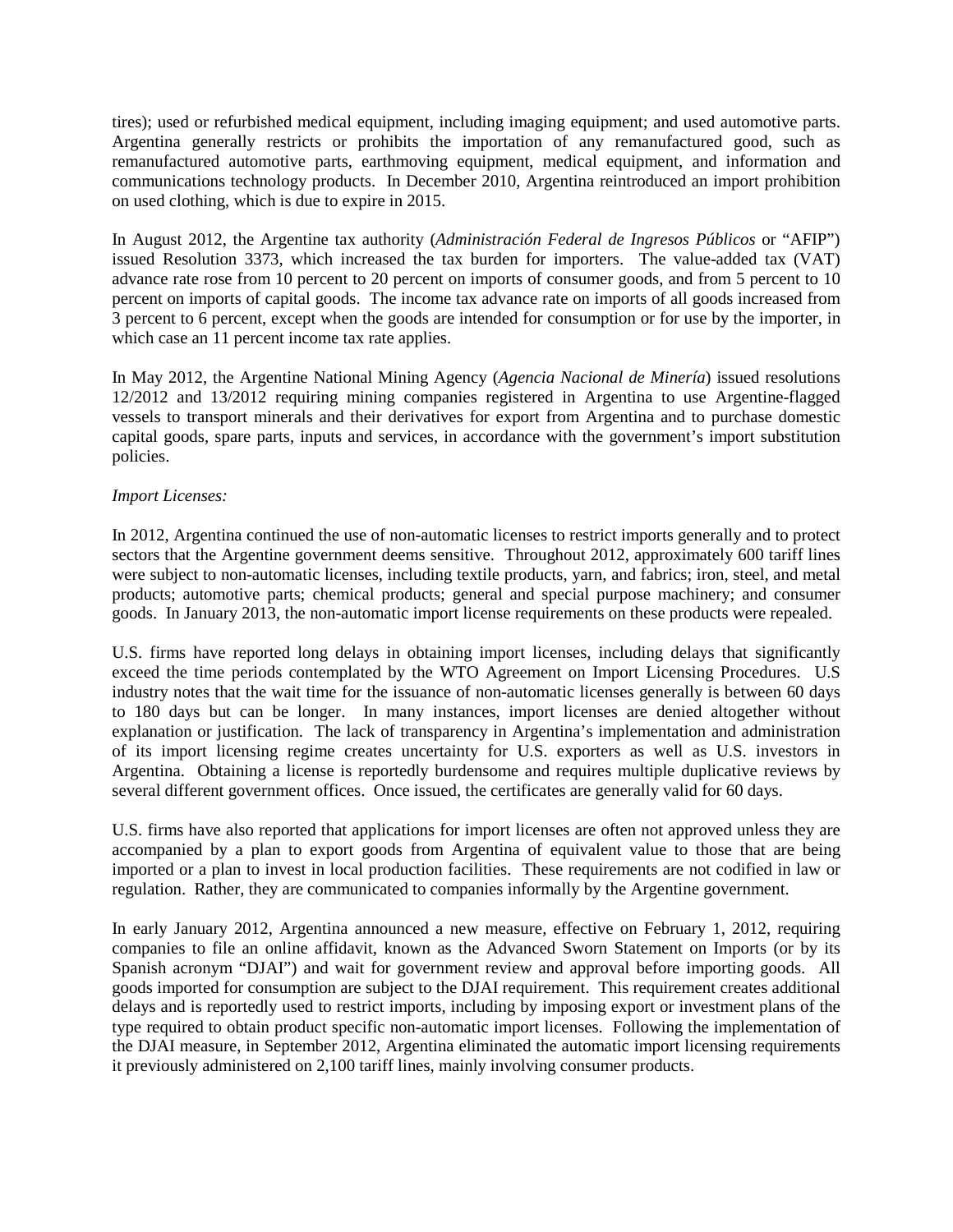In response to U.S. Government inquiries about its import licensing regime, Argentina has asserted that all of these measures are nondiscriminatory and consistent with WTO rules. On August 21, 2012, the United States requested consultations with Argentina under the dispute settlement provisions of the WTO Understanding on Rules and Procedures Governing the Settlement of Disputes concerning these import restrictive measures and practices. The United States, along with Mexico and Japan, held consultations with Argentina in September 2012. After the consultations failed to resolve the issue, the United States requested the establishment of a dispute settlement panel in December 2012. The European Union and Japan joined the United States in its panel request.

## *Customs Valuation:*

Argentina continues to apply reference values to several thousand products. The stated purpose of reference pricing is to prevent under-invoicing, and authorities establish benchmark unit prices for customs valuation purposes for certain goods that originate in, or are imported from, specified countries. These benchmarks establish a minimum price for market entry and dutiable value. Importers of affected goods must pay duties calculated on the reference value, unless they can prove that the transaction was conducted at arm's length.

Argentina also requires importers of any goods from designated countries, including the United States, that are invoiced below the reference prices to have the invoice validated by both the exporting country's customs agency and the appropriate Argentine Embassy or Consulate in that country. The government of Argentina publishes an updated list of reference prices and applicable countries, which is available at: [http://www.afip.gov.ar/aduana/valoracion/valores.criterios.pdf.](http://www.afip.gov.ar/aduana/valoracion/valores.criterios.pdf)

In April 2012, Argentina issued General Resolution 3301, which established reference values for other household articles and toiletry articles of plastics (HS code 3924.90) from several countries, including the United States.

Customs External Notes 87/2008 of October 2008 and 15/2009 of February 2009 establish administrative mechanisms that restrict the entry of products deemed sensitive, such as textiles, apparel, footwear, toys, electronic products, and leather goods. While the restrictions are not country specific, they are to be applied more stringently to goods from countries considered "high risk" for under-invoicing, and to products considered at risk for under-invoicing as well as trademark fraud. The full text of Note 87/2008 can be found at: [http://www.infolegInternet/anexos/145000-149999/145766/normal.htm.](http://www.infoleginternet/anexos/145000-149999/145766/normal.htm)

## *Ports of Entry:*

Argentina restricts entry points for several classes of goods, including sensitive goods classified in 20 Harmonized Tariff Schedule chapters (*e.g.,* textiles; shoes; electrical machinery; iron, steel, metal and other manufactured goods; and watches), through specialized customs procedures for these goods. A list of products affected and the ports of entry applicable to those products is available at: [http://www.infoleg.gov.ar/infolegInternet/anexos/130000-134999/131847/norma.htm.](http://www.infoleg.gov.ar/infolegInternet/anexos/130000-134999/131847/norma.htm) Depending on their country of origin, many of these products are also subject to selective, rigorous "red channel" inspection procedures, and importers are required to provide guarantees for the difference in duties and taxes if the declared price of an import is lower than its reference price.

Since the first measure regarding the limitation of ports of entry was formally announced in 2005, several provincial and national legislative authorities have requested the elimination or modification of the specialized customs scheme. Through several resolutions issued by the Customs Authority in 2007, 2008, 2010, and 2011, Argentina has increased the number of authorized ports of entry for certain products.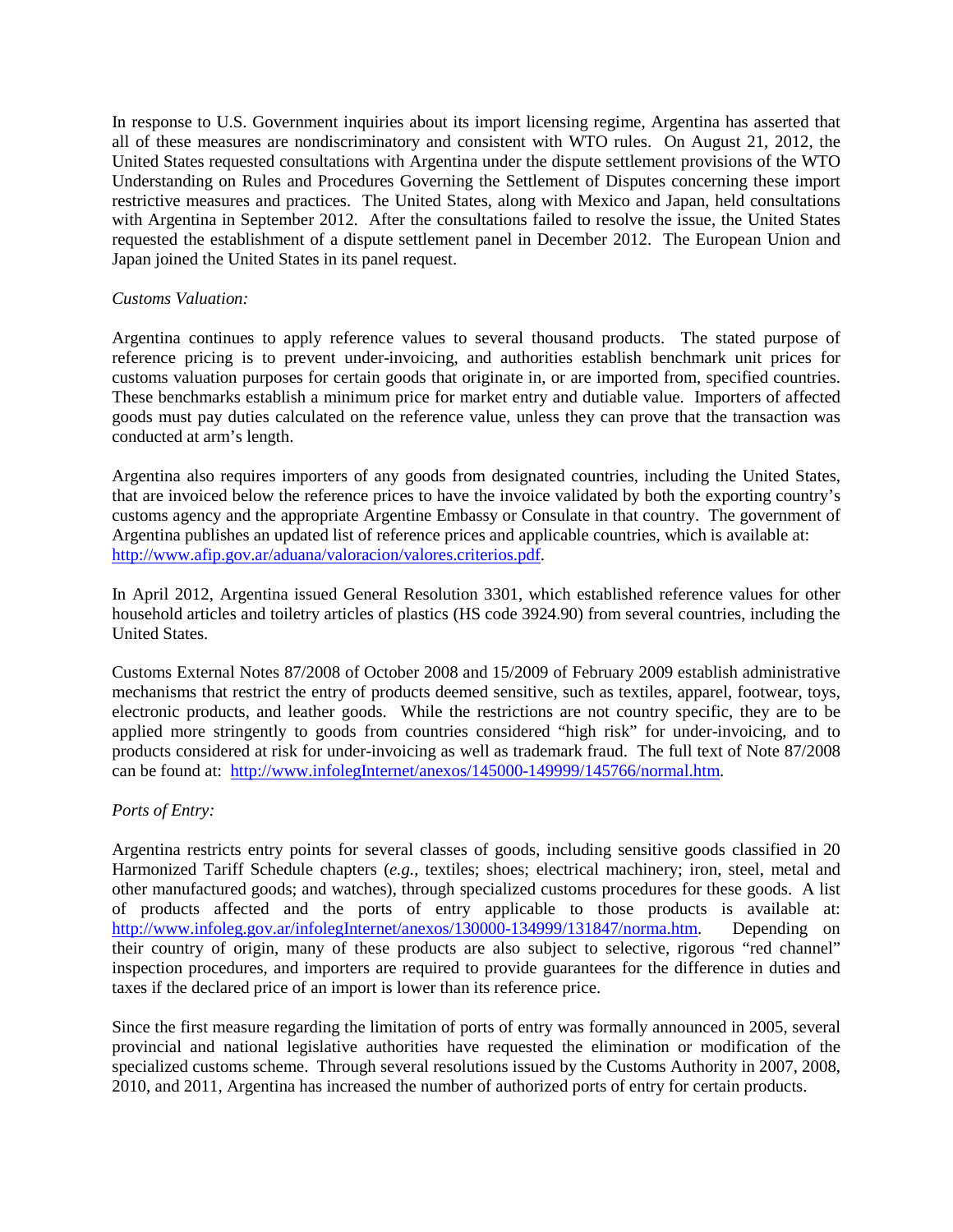#### **Customs Procedures**

Certificates of origin have become a key element in Argentine import procedures because of antidumping measures, criterion values, and certain geographical restrictions. In August 2009, AFIP revised through External Note 4 certificate of origin requirements for a list of products with non-preferential origin treatment. The products effected include certain organic chemicals, tires, bicycle parts, flat-rolled iron and steel, certain iron and steel tubes, air conditioning equipment, wood fiberboard, most fabrics (*e.g.,* wool, cotton, other vegetable), carpets, most textiles (*e.g.,* knitted, crocheted), apparel, footwear, metal screws and bolts, furniture, toys and games, brooms, and brushes. To receive the most favored nation tariff rate, the certificate of origin must be certified by an Argentine consulate. The certificate is valid for 180 days, which has proven problematic for some companies that import goods subject to non-automatic licenses where major delays in obtaining an import license results in their issuance after the 180 day validity period for the certificate of origin has expired.

Simplified customs clearance procedures on express delivery shipments are only available for shipments valued at \$1000 or less. Couriers also are now considered importers and exporters of goods, rather than transporters, and also must declare the tax identification codes of the sender and addressee, both of which render the process more time-consuming and costly. These regulations increase the cost not only for the courier, but also for users of courier services. The U.S. Government has raised these policies with the Ministry of Federal Planning, Public Investment and Services, the Directorate of Customs, and the National Administration of Civil Aviation.

# **EXPORT POLICIES**

Argentina imposes export taxes on all but a few exports, including significant export taxes on key hydrocarbon and agricultural commodities. In many cases, the export tax for raw materials is set higher than the sale price of the processed product to encourage development of domestic value-added production. Crude hydrocarbon export taxes are indexed to world commodity benchmarks. Total export tax revenue in 2012 was equal to 15.5 percent of the value of all Argentine exports (stable from 15.6 percent in 2011), including goods not subject to export taxes.

Despite proposals from within and outside the Argentine Congress to reduce or eliminate export taxes, the taxes continue to be actively supported and managed by the government of Argentina, as they are a major source of fiscal revenue and create competitive advantages for downstream processors of the products subject to the tax. The following major agricultural commodities are currently subject to export taxes: soybeans at 35 percent, soybean oil and soybean meal at 32 percent, sunflower seed at 32 percent, sunflower seed meal and sunflower seed oil at 30 percent, wheat at 23 percent, and corn at 20 percent. In August 2012, Argentina increased its export tax on biodiesel to 32 percent from 20 percent and eliminated a 2.5 percent rebate. Biodiesel exports are now affected by a sliding scale tax that is reviewed every 15 days. As of the end of 2012, the effective export tax was 19.11 percent. In August 2012, pursuant to Decree 1513/2012, Argentina extended the 2009 ban on ferrous scrap exports for 360 days. Ferrous scrap is an important input to steel production.

The CCC, approved during the 39th MERCOSUR CMC meeting in August 2010, restricts future export taxes and anticipates a transition to a common export tax policy. As noted above, in November 2012, Argentina became the first MERCOSUR member to ratify the CCC. The other MERCOSUR member countries have yet to ratify it.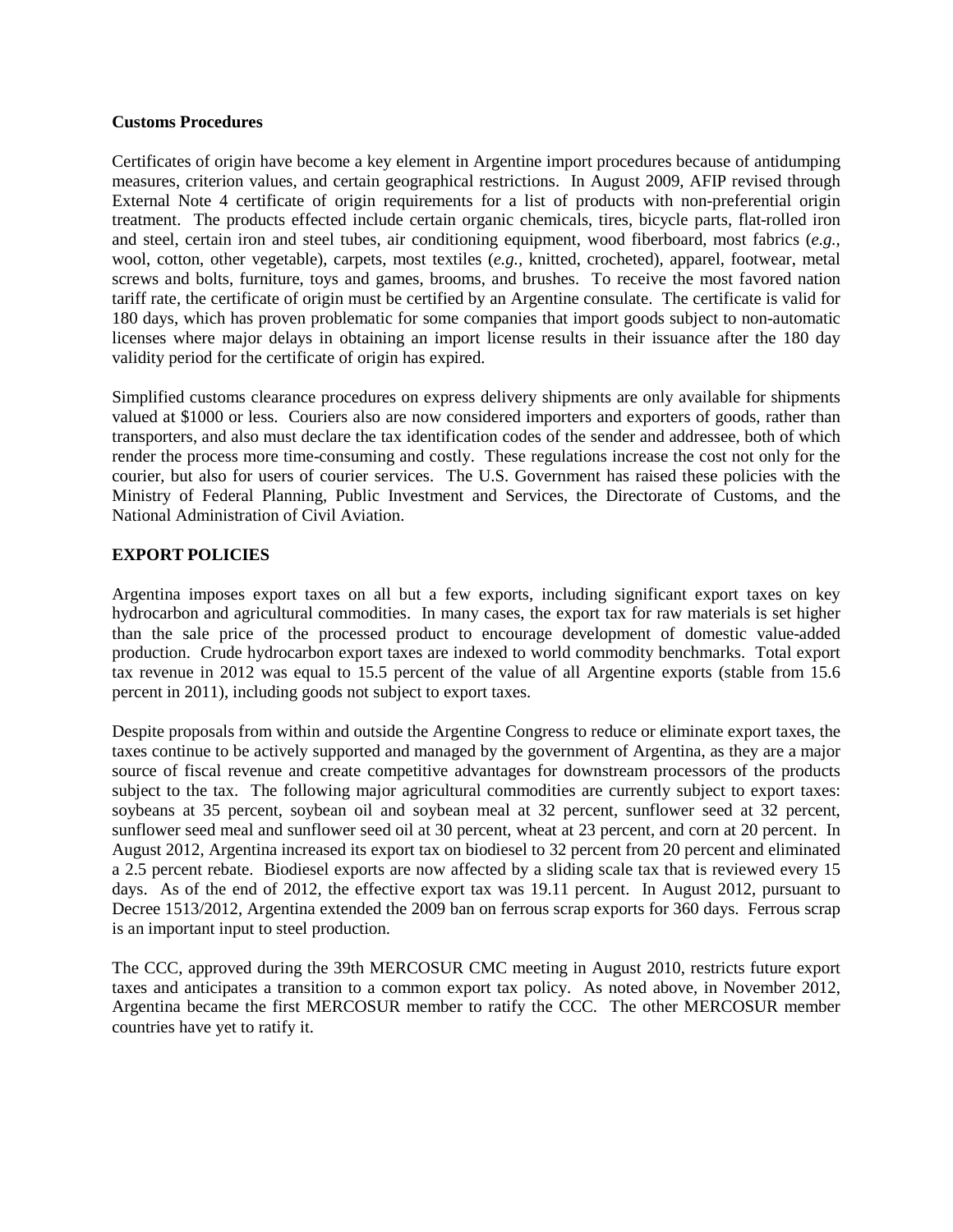#### **Export Registrations**

In addition to levying high export taxes, Argentina requires major commodities to be registered for export before they can be shipped out of the country. Until 2011, the National Organization of Control of Agricultural Commercialization (ONCCA) administered the Registry of Export Operations for meat, grain (including vegetable oils), and dairy products under the provisions of Resolution 3433/2008. After ONCCA was dismantled in early 2011, part of the administration of the Registry of Export Operations was transferred to the Ministry of Agriculture (related to dairy and meat exports) and to the Ministry of Economy (related to grain exports), but reportedly there have been no major changes to procedures for registering exports. All exports must still be registered, and the government retains the authority to reject or delay exports depending on domestic price and supply conditions. One of the goals of the export registration process has been to control the quantity of goods exported, and thereby guarantee domestic supply. Export registrations of wheat, corn, beef, and dairy products continue to be subject to periodic restrictions due to shortfalls in domestic supplies.

Argentina continues to impose time restrictions on the validity of grain and oilseed export permits depending on when the export tax is paid. Under applicable regulations, export permits are valid for 45 days after registration is approved, if the export tax is paid at the time of export. Export permits may be valid for up to 365 days for corn and wheat and 180 days for soybean and sunflowers products if the exporter pays 90 percent of the export tax at the time the export license is approved.

## **GOVERNMENT PROCUREMENT**

Law 25551 of 2011 established a national preference for local industry for most government procurement if the domestic supplier's tender, depending on the size of the company, is no more than 5 percent to 7 percent higher than the foreign tender. The preference applies to procurement by all government agencies, public utilities, and concessionaires. There is similar legislation at the provincial level. These preferences serve as barriers to participation by foreign firms.

In March 2011, the Argentine Senate approved an amendment to Law 25551 extending the entities subject to the "Buy Argentine" regime to include: (a) offices within the Argentine public sector (centralized and decentralized public administration); (b) social security institutions; (c) state-owned companies; (d) private legal entities engaged in public works and licensees and concessionaires of public utilities and other services (fixed and mobile communications, freight transportation, mining, oil and gas, etc.); (e) provincial public entities; and (f) private entities with tax benefits. In addition, the amendment would also increase the price preference for local suppliers to 10 percent. The draft law is still pending in the Argentine Lower House Committees.

Argentina is not a signatory to the WTO Agreement on Government Procurement, but it is an observer to the WTO Committee on Government Procurement.

# **INTELLECTUAL PROPERTY RIGHTS PROTECTION**

Argentina continued to be listed on the Priority Watch List in the 2012 Special 301 report. Argentina has made some progress with respect to intellectual property rights (IPR) enforcement, including two noteworthy actions that Argentina's judicial authorities, both civil and criminal, took in 2012 against the unauthorized distribution of pirated content over the Internet. However, significant concerns remain. IPR legal enforcement needs to be strengthened in order to combat the widespread availability of pirated and counterfeit goods. Although some industries report good cooperation with law enforcement authorities, Argentina's judicial system remains inefficient with respect to IPR enforcement, and there is a reluctance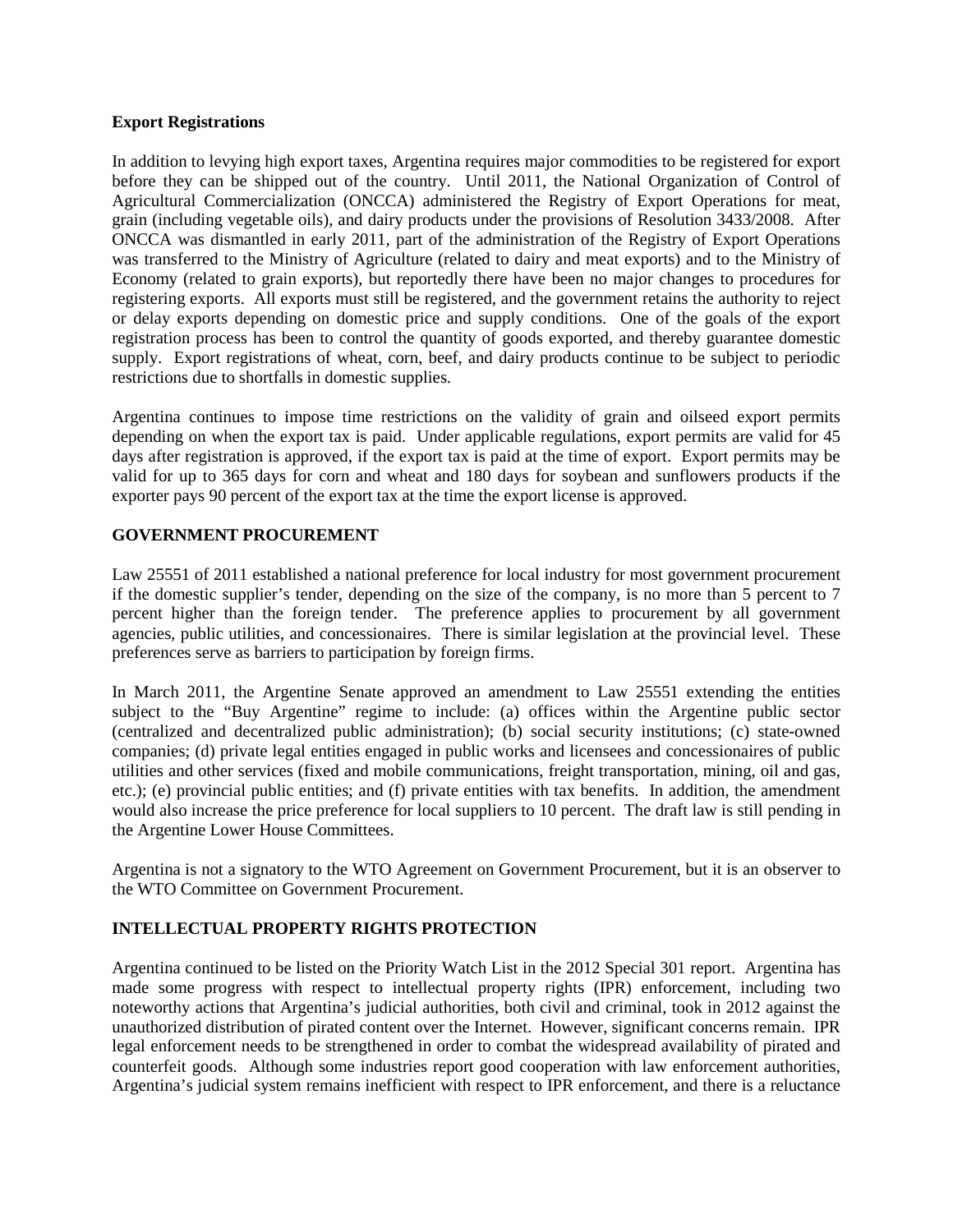to impose deterrent-level sentences. Piracy over the Internet is a growing concern, and overall levels of copyright piracy, in both the online and hard goods environments, remain high.

Argentina's patent backlog also remains a key concern. It takes, on average, eight years to nine years for a patent to be granted in the pharmaceutical, chemical and biotechnology sectors. The lack of adequate protection against unfair commercial use and unauthorized disclosure of undisclosed test and other data also remains a concern. Argentina also does not have an effective system to address patent issues expeditiously in connection with applications to market pharmaceutical products. The United States encourages Argentina to provide for protection against unfair commercial use, as well as unauthorized disclosure, of undisclosed test and other data generated to obtain marketing approval for pharmaceutical products, and to provide an effective system to address patent issues expeditiously in connection with applications to market pharmaceutical products.

## **SERVICES BARRIERS**

Effective April 1, 2012, pursuant to Resolution 3307, Argentina requires individuals and companies to file an online affidavit known as the Advance Sworn Statement on Services (or by its Spanish acronym "DJAS") and obtain approval prior to offering or purchasing offshore services if the value of the services to be provided exceeds \$100,000. U.S. companies note that the DJAS requirement creates delays and is used to restrict the purchase of foreign services and to restrict dollar-denominated payments abroad. The DJAS requirement applies to a wide range of services including professional and technical services, royalties, as well as personal, cultural and recreational services. This requirement has reportedly resulted in significant delays in purchasing services from U.S. service providers and has hindered the ability of Argentine purchasers to promptly transfer payment to the United States.

#### **Audiovisual Services**

U.S. industry remains concerned with the added costs associated with exporting movies to Argentina due to measures governing the showing, printing, and dubbing of films. Industry also has concerns regarding the practice of charging *ad valorem* customs duties on U.S. exports based on the estimated value of the potential royalty generated from the film in Argentina rather than on the value of the physical materials being imported.

Since August 30, 2011, under Resolution 2114/2011, the National Institute of Cinema and Audiovisual Arts has been authorized to tax foreign films screened in local movie theaters. Distributors of foreign films in Argentina must pay screening fees that are calculated based on the number and geographical locations of theaters at which films will be screened within Argentina. Films that are screened in 15 or fewer movie theaters are exempted.

#### **Financial Services**

Foreign bank branches in Argentina may lend only on the basis of local paid-in capital rather than on the basis of the parent bank's capital. This limitation on lending undermines the choice of juridical form exercised by the bank, *i.e.,* the branch is treated as a subsidiary.

#### **Insurance Services**

The Argentine insurance regulator (SSN) issued an order (Resolution 35.615/2011) in February 2011 prohibiting cross-border reinsurance. Since September 1, 2011, local insurers have been able to contract reinsurance only from locally based reinsurers. Foreign companies without local operations are not allowed to enter into reinsurance contracts except when the SSN determines there is no local reinsurance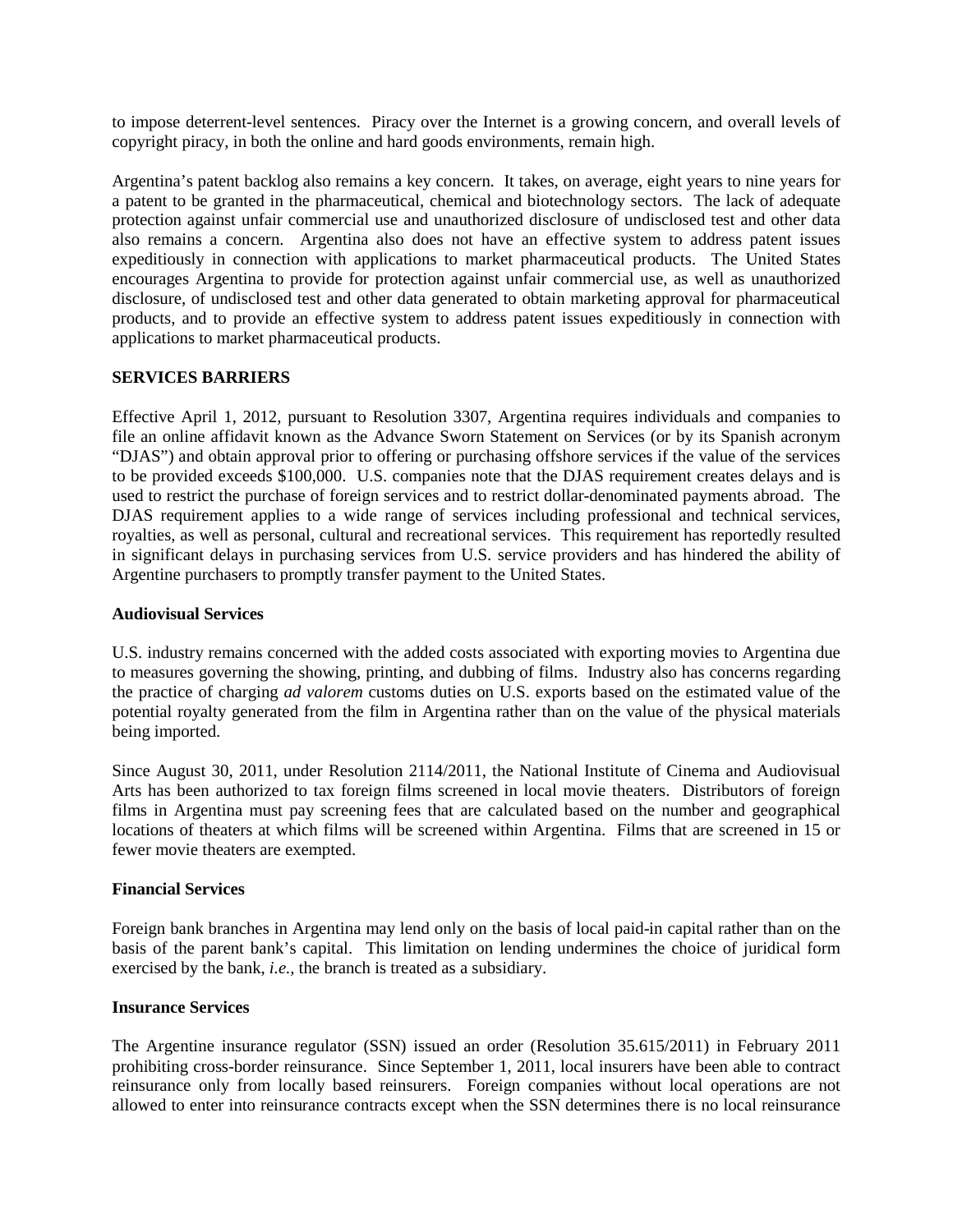capacity. On October 27, 2011, the Argentine insurance regulator issued Resolution 36.162 requiring that "all investments and cash equivalents held by locally registered insurance companies be located in Argentina."

These regulations do not formally require the exchange of dollars into pesos; companies can convert their holdings to dollar-denominated assets based in Argentina and still be in compliance. Nevertheless, foreign insurance firms have reported pressure by the Argentine government to sell their dollars for pesos. Many of these companies have liabilities denominated in U.S. dollars, making this foreign exchange requirement difficult to meet. U.S. insurance firms also have reported that complying with the Argentine government's informal requirements would force them to take losses due to what they believe is an official exchange rate that over-values the peso.

# **INVESTMENT BARRIERS**

# **Pension System**

The Argentine Parliament approved a bill to nationalize Argentina's private pension system and transfer pension assets to the government social security agency in November 2008. Compensation to investors in the privatized pension system, including to U.S. investors, is still pending and under negotiation.

## **Foreign Exchange and Capital Controls**

Hard currency earnings on exports, both from goods and services, must be converted to pesos in the local foreign exchange market. In November 2011, pursuant to Decree 1722/2011, Argentina eliminated the exceptions previously granted to hydrocarbon and mining exporters. These firms must now exchange their revenues to pesos on the local foreign exchange market. Revenues from exporting to Argentine foreign trade zones and from re-exporting some temporary imports are still exempted from this requirement.

Time limits on fulfilling the obligation to convert to pesos range from approximately 60 days to 360 days for goods (depending on the goods involved) and 15 days for services. For certain capital goods and situations where Argentine exports receive longer-term financing not exceeding six years, Argentine exporters receive more generous time limits. A portion of foreign currency earned through exports may be used for foreign transactions.

In April 2012, Argentina issued Resolution 142/12, which reduces the time limits for companies to convert their export earnings to pesos on the local foreign exchange market to within 15 calendar days. This requirement virtually halted exports in some industries, such as mining, that were unable to comply with the new rule. In response, the Argentine government partially eased the requirement and set differential timeframes ranging from 15 to 360 days depending on the exported product. Tariff lines and their corresponding timeframes can be found at:

[http://www.infoleg.gov.ar/infolegInternet/anexos/195000-199999/196638/texact.htm\)](http://www.infoleg.gov.ar/infolegInternet/anexos/195000-199999/196638/texact.htm).

Argentina has expanded its capital control regime since 2003, with the stated goal of avoiding the potentially disruptive impact on the nominal exchange rate from large short-term capital flows. In May 2005, the government issued Presidential Decree 616 revising registration requirements for inflows and outflows of capital and extending the minimum investment time period from 180 days to 365 days. The Decree also expanded the registration requirement to include "all types of debt operations of residents that could imply a future foreign currency payment to nonresidents" and requires that all foreign debt of private Argentine residents, with the exception of trade finance and initial public debt offerings that bring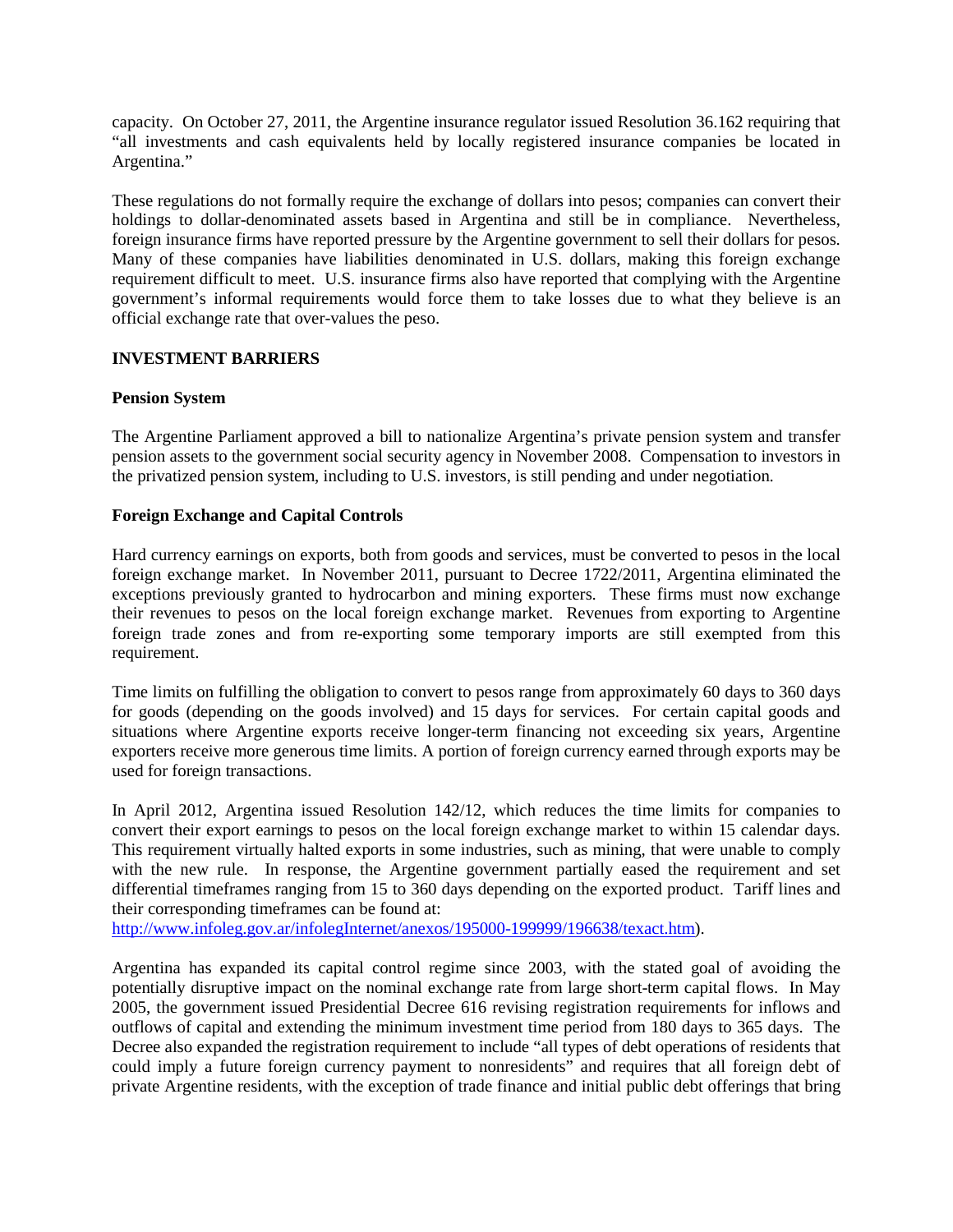foreign exchange into the market, must include provisions that the debt not need to be repaid in fewer than 365 days.

Since 2004, both foreign and domestic institutional investors have been restricted to total currency transactions of \$2 million per month, although transactions by institutions acting as intermediaries for others do not count against this limit. In June 2010, the Argentine Central Bank introduced a regulation that permitted Argentine residents to conduct more than \$2 million per month in foreign exchange transactions for specific enumerated purposes (*e.g.,* to purchase bonds issued by the federal government, to deposit in the local banking system, and to finance investment projects). The Central Bank also requires Argentine residents who purchase more than \$250,000 within a year to show that the purchase is compatible with personal income tax filings.

The Ministry of Economy implemented Decree 616 through resolutions in 2005 and 2006 that imposed more restrictive controls on the following classes of inbound investments: inflows of foreign funds from private sector debt (excluding foreign trade and initial public offerings of stock and bond issues); inflows for most fiduciary funds; inflows of nonresident funds that are destined for the holding of Argentine pesos or the purchase of private sector financial instruments (excluding foreign direct investment and the primary issuance of stocks and bonds); and investments in public sector securities purchased in the secondary market. These inflows are subject to three restrictions: (1) they may not be transferred out of the country for 365 days after their entry; (2) proceeds from foreign exchange transactions involving these investments must be paid into an account in the local financial system; and (3) a 30 percent unremunerated reserve requirement must be met, meaning that 30 percent of the amount of such transactions must be deposited in a local financial entity for 365 days in an account that must be denominated in dollars and pay no interest.

As of September 2006, a deposit is not required for capital inflows intended to finance energy infrastructure works. Furthermore, as of January 2008, a deposit is not required for inflows for the purchase of real estate property by foreigners as long as the foreign exchange liquidation occurs on the day of settlement (and transfer of the title). As of February 2009, a deposit is not required for inflows to be used for tax payments and social security contributions within the 10 days following settlement of the foreign currency exchange. Violations are subject to criminal prosecution. In October 2007, the Argentine Central Bank introduced new control measures, banning all foreign entities from participating in Central Bank initial public offerings. However, foreign firms may still trade Central Bank debt instruments on the secondary market. In November 2011, insurance firms converting non-Argentine assets to Argentine assets were also exempted from this requirement.

Argentina increased controls on retail foreign exchange in October 2011. Buyers are required to be approved by AFIP, which evaluates each request based on the individual's or company's revenue stream. Local business representatives have reported receiving amounts much lower than they requested. This has hampered the ability of Argentine importers to buy U.S. exports. In July 2012, Argentina also banned retail foreign exchange purchases for purposes of savings, and only allows such purchases, though with significant restrictions, for purposes of payment for tourism services abroad. This limited access to foreign exchange has contributed to the existence of a parallel exchange rate.

U.S. companies have reported that in 2012 the Argentine government limited their ability to make payments in foreign currency outside of Argentina. The restrictions are often communicated informally by the Argentine government and may extend to profit remittances, royalty payments, technical assistance fees, and payments for expenses incurred outside of Argentina. Companies also report that the Argentine government may eventually permit remittance of a portion of their Argentine-based revenue, but this amount is often reported to be less than what the company had intended to remit.